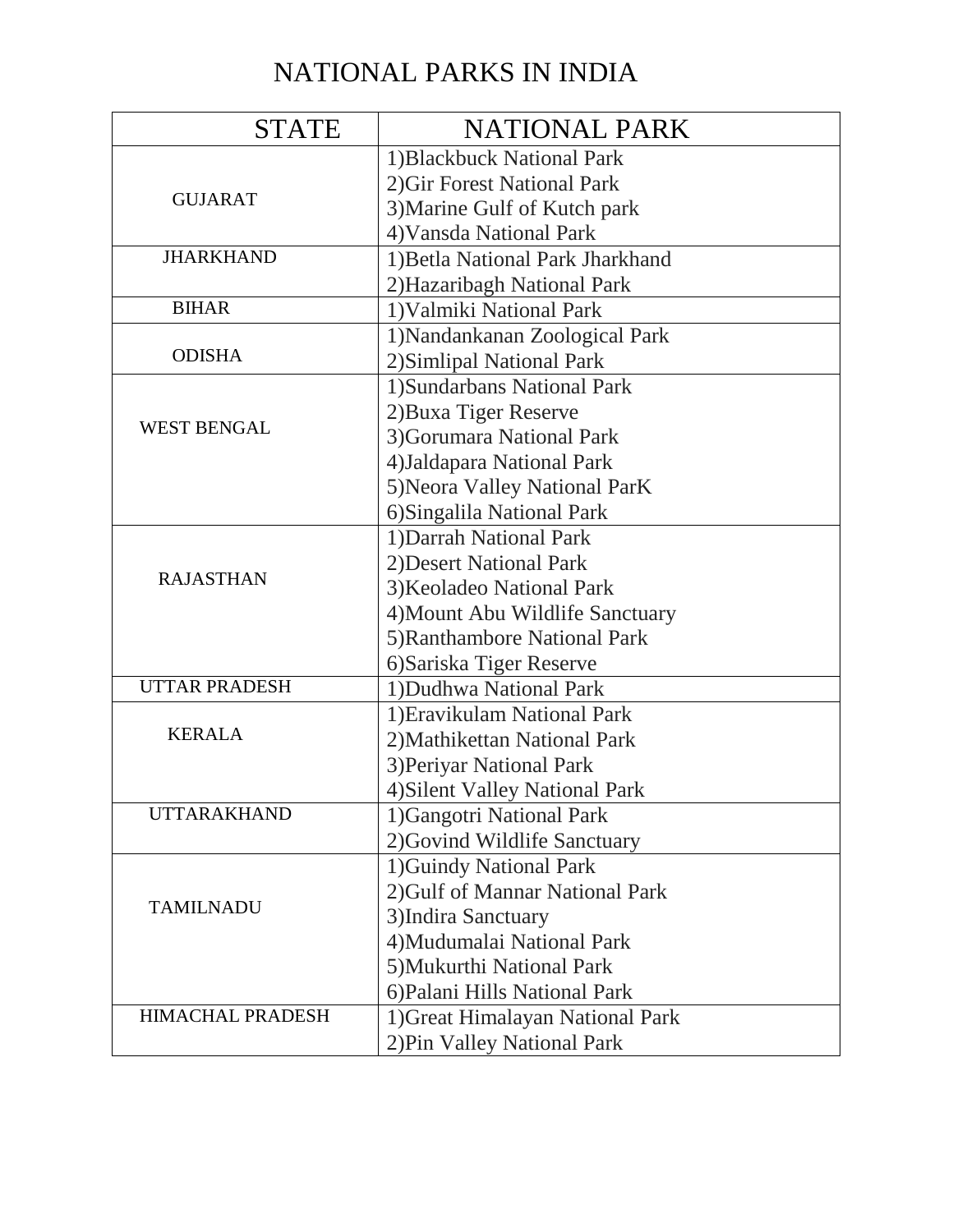## NATIONAL PARKS IN INDIA

|                          | 1) Keibul Lamjao National Park             |  |
|--------------------------|--------------------------------------------|--|
| <b>MANIPUR</b>           | 2) Sirohi National Park                    |  |
|                          |                                            |  |
|                          |                                            |  |
| <b>SIKKIM</b>            | 1) Khangchendzonga Park                    |  |
| <b>MIZORAM</b>           | 1) Murlen National Park                    |  |
|                          | 2) Blue Mountain National Park             |  |
| <b>GOA</b>               | 1) Mollem National Park                    |  |
| <b>NAGALAND</b>          | 1) Ntangki National Park                   |  |
| <b>TELANGANA</b>         | 1) Mrugavani National Park                 |  |
|                          | 2) Kawal tiger reserve                     |  |
| <b>ANDHRA PRADESH</b>    | 1) Papikonda National Park                 |  |
|                          | 2) Sri Venkateswara Park                   |  |
| ARUNACHAL PRADESH        | 1) Mouling National Park                   |  |
|                          | 2) Namdapha National Park                  |  |
| <b>UTTARAKHAND</b>       | 1) Jim Corbett National Park               |  |
|                          | 2) Nanda Devi National Park                |  |
|                          | 3) Rajaji National Park                    |  |
|                          | 4) Valley of Flowers National Park         |  |
| <b>CHHATTISGARH</b>      | 1) Indravati National Park Chhattisgarh    |  |
|                          | 2) Kanger Ghati National Park Chhattisgarh |  |
| <b>ASSAM</b>             | 1) Dibru-Saikhowa National Park            |  |
|                          | 2) Kaziranga National Park                 |  |
|                          | 3) Manas National Park                     |  |
|                          | 4) Orang National Park                     |  |
|                          | 5) Nameri National Park                    |  |
| <b>JAMMU AND KASHMIR</b> | 1) Dachigam National Park                  |  |
|                          | 2) Hemis National Park                     |  |
|                          | 3) Kishtwar National Park                  |  |
|                          | 4) Salim Ali National Park                 |  |
|                          | 1) Chandoli National Park                  |  |
|                          | 2) Negaon National Park                    |  |
| <b>MAHARASHTRA</b>       | 3) Sanjay Gandhi National Park             |  |
|                          | 4) Tadoba National Park                    |  |
|                          | 5) Gugamal National Park                   |  |
| <b>MEGHALAYA</b>         | 1) Balphakram National Park                |  |
|                          | 2) National Park                           |  |
| <b>PUNJAB</b>            | 1) Harike Wetland                          |  |
|                          |                                            |  |